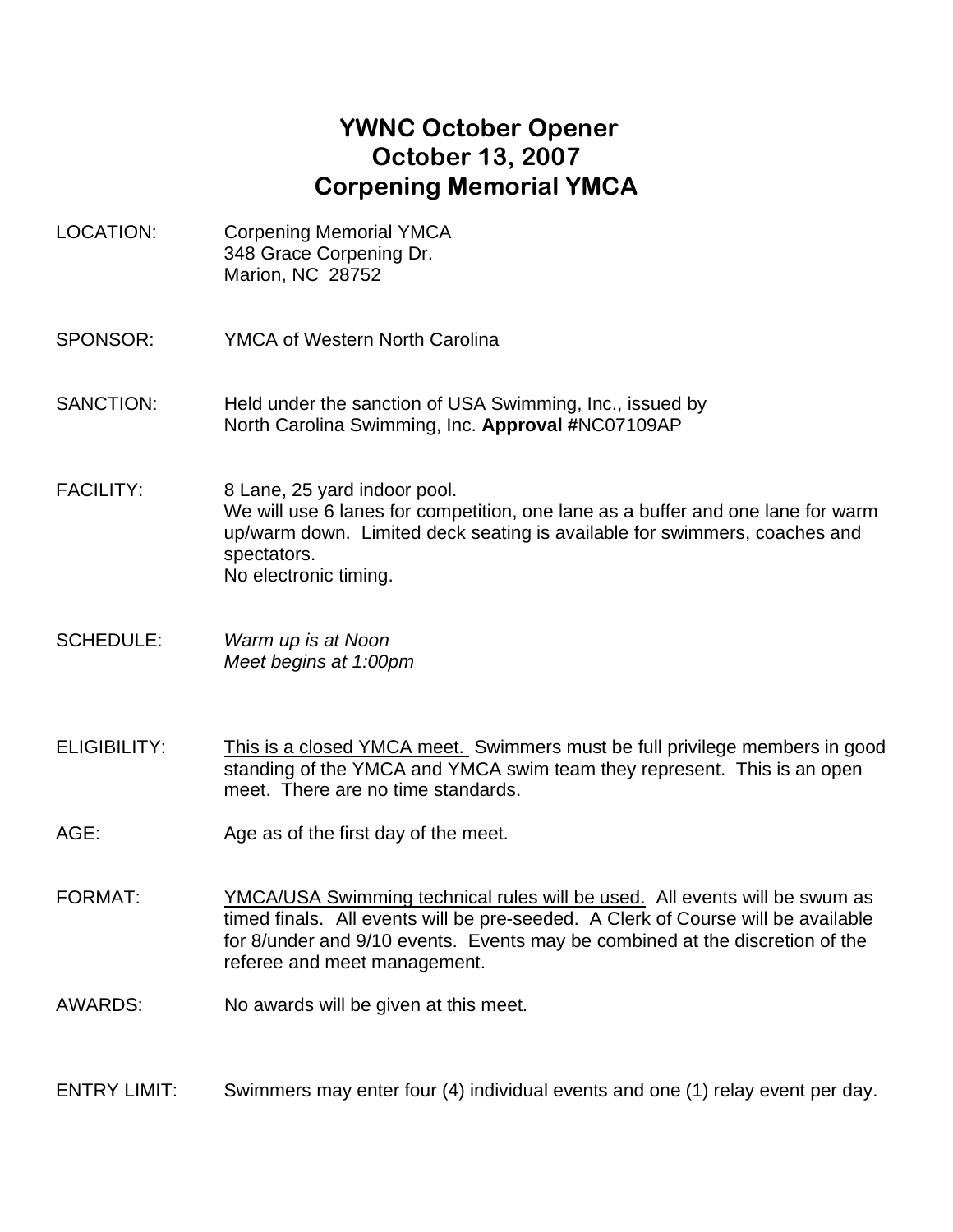ENTRY

PROCEDURE: Entries must be received no later than Wednesday, October 10, 2007. Please enter using HyTek Team Manager. You may e-mail entries. Please bring hard copies of entry, roster and check to the meet.

> Send entries to: Kiki Farmer YMCA of WNC Swim Team 3 Town Square Blvd. Asheville, NC 28803 kfarmer@ymcawnc.org (828) 210-9609

FEES: \$10.00 per swimmer surcharge Make payment to YMCA of WNC

Meet Referee: Dick McDonald

Release

- Statement: The YMCA of the USA Competitive Swimming and Diving Committee, USA Swimming, North Carolina Swimming, Corpening YMCA and YMCA of Western North Carolina shall be held free and harmless from any and all liabilities or claims for damages arising by reason of injury to anyone during the conduct of this event.
- VOLUNTEERS: Each team will need to provide timers. Timers will be called to report 20 minutes prior to the start of the session.

YMCA officials are also needed. Please contact Kiki Farmer.

DIRECTIONS: From I-40 take Exit 81 (Sugar Hill Rd.) and go North toward Marion. The Corpening Memorial YMCA is  $1\frac{1}{2}$  miles ahead on the left, just after the McDowell Hospital sign. Please park on the lower levels and in the Senior Center parking lot adjacent to the YMCA.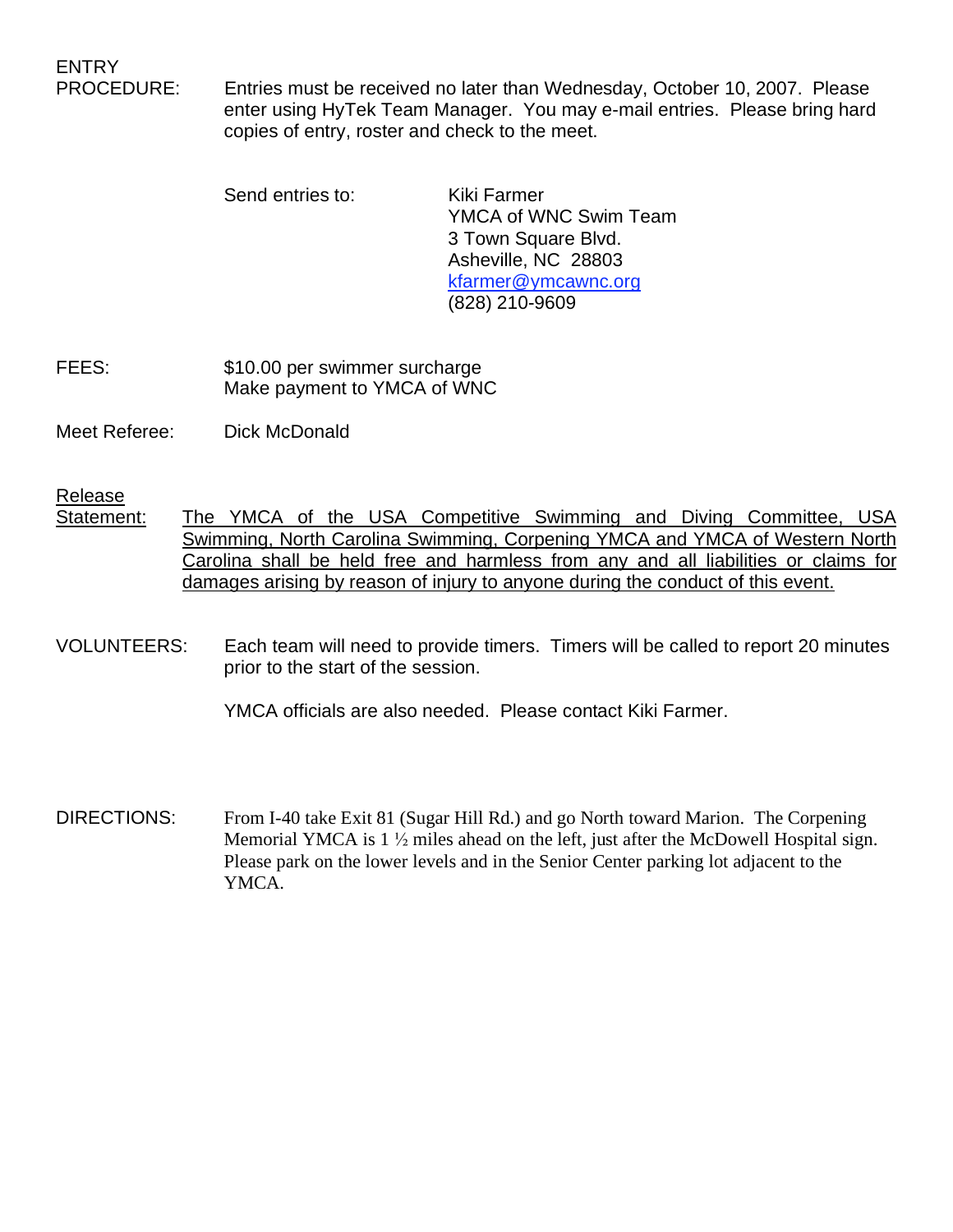## **YWNC October Opener Saturday October 13, 2007**

## **Order of Events**

| Girls |                                  | <b>Boys</b>    |
|-------|----------------------------------|----------------|
| 1     | Open 500 Freestyle               | $\mathbf{2}$   |
| 3     | 12 & Under 200 Freestyle         | $\overline{4}$ |
| 5     | 10 & Under 100 Freestyle         | 6              |
| 7     | 8 & Under 25 Butterfly           | 8              |
| 9     | 10 & Under 50 Butterfly          | 10             |
| 11    | $11/12$ 50 Butterfly             | 12             |
| 13    | Open 100 Butterfly               | 14             |
| 15    | 8 & Under 25 Backstroke          | 16             |
| 17    | 10 & Under 50 Backstroke         | 18             |
| 19    | 11/12 50 Backstroke              | 20             |
| 21    | Open 100 Backstroke              | 22             |
| 23    | 8 & Under 25 Freestyle           | 24             |
| 25    | 10 & Under 50 Freestyle          | 26             |
| 27    | 11/12 50 Freestyle               | 28             |
| 29    | Open 100 Freestyle               | 30             |
| 31    | 8 & Under 50 Breaststroke        | 32             |
| 33    | 10 & Under 50 Breaststroke       | 34             |
| 35    | 11/12 50 Breaststroke            | 36             |
| 37    | Open 100 Breaststroke            | 38             |
| 39    | 10 & Under 100 Individual Medley | 40             |
| 41    | 12 & Under 200 Individual Medley | 42             |
| 43    | Open 200 Individual Medley       | 44             |
| 45    | 8& Under 100 Free Relay          | 46             |
| 47    | 10 & Under 200 Free Relay        | 48             |
| 49    | 12 & Under 200 Free Relay        | 50             |
| 51    | Open 200 Free Relay              | 52             |